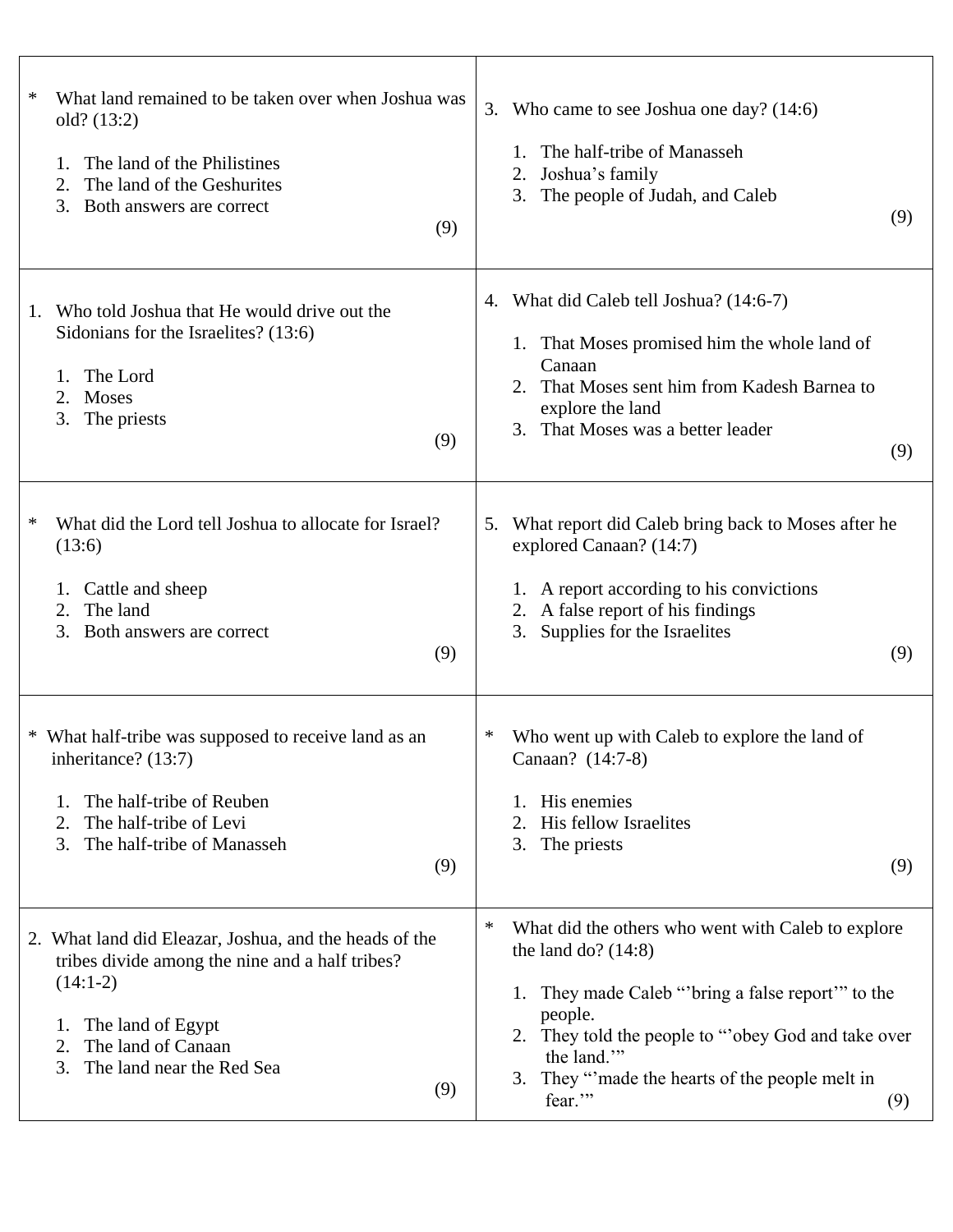| Who came to see Joshua one day? (14:6)<br>3.<br>The half-tribe of Manasseh<br>1.<br>Joshua's family<br>2.<br>The people of Judah, and Caleb<br>3.<br>(9)                                                                                                                                    | What land remained to be taken over when Joshua was<br>$\ast$<br>old? (13:2)<br>The land of the Philistines<br>The land of the Geshurites<br>3. Both answers are correct<br>(9)                                          |
|---------------------------------------------------------------------------------------------------------------------------------------------------------------------------------------------------------------------------------------------------------------------------------------------|--------------------------------------------------------------------------------------------------------------------------------------------------------------------------------------------------------------------------|
| ∗<br>What did Caleb tell Joshua? (14:6-7)<br>That Moses promised him the whole land of<br>1.<br>Canaan<br>That Moses sent him from Kadesh Barnea to<br>2.<br>explore the land<br>That Moses was a better leader<br>3.<br>(9)                                                                | Who told Joshua that He would drive out the<br>1.<br>Sidonians for the Israelites? (13:6)<br><b>The Lord</b><br>1.<br>2.<br>Moses<br>The priests<br>3.<br>(9)                                                            |
| What report did Caleb bring back to Moses after he<br>5.<br>explored Canaan? (14:7)<br>1. A report according to his convictions<br>A false report of his findings<br>2.<br>Supplies for the Israelites<br>3.<br>(9)                                                                         | $\ast$<br>What did the Lord tell Joshua to allocate for Israel?<br>(13:6)<br>Cattle and sheep<br>The land<br>2.<br>Both answers are correct<br>3.<br>(9)                                                                 |
| ∗<br>Who went up with Caleb to explore the land of<br>Canaan? (14:7-8)<br>His enemies<br>1.<br><b>His fellow Israelites</b><br>2.<br>3.<br>The priests<br>(9)                                                                                                                               | * What half-tribe was supposed to receive land as an<br>inheritance? (13:7)<br>The half-tribe of Reuben<br>The half-tribe of Levi<br>3. The half-tribe of Manasseh<br>(9)                                                |
| ∗<br>What did the others who went with Caleb to explore<br>the land do? $(14:8)$<br>They made Caleb "'bring a false report'" to the<br>people.<br>They told the people to "obey God and take over<br>2.<br>the land."<br>They "made the hearts of the people melt in<br>3.<br>fear."<br>(9) | 2. What land did Eleazar, Joshua, and the heads of the<br>tribes divide among the nine and a half tribes?<br>$(14:1-2)$<br>The land of Egypt<br>1.<br>The land of Canaan<br>2.<br>The land near the Red Sea<br>3.<br>(9) |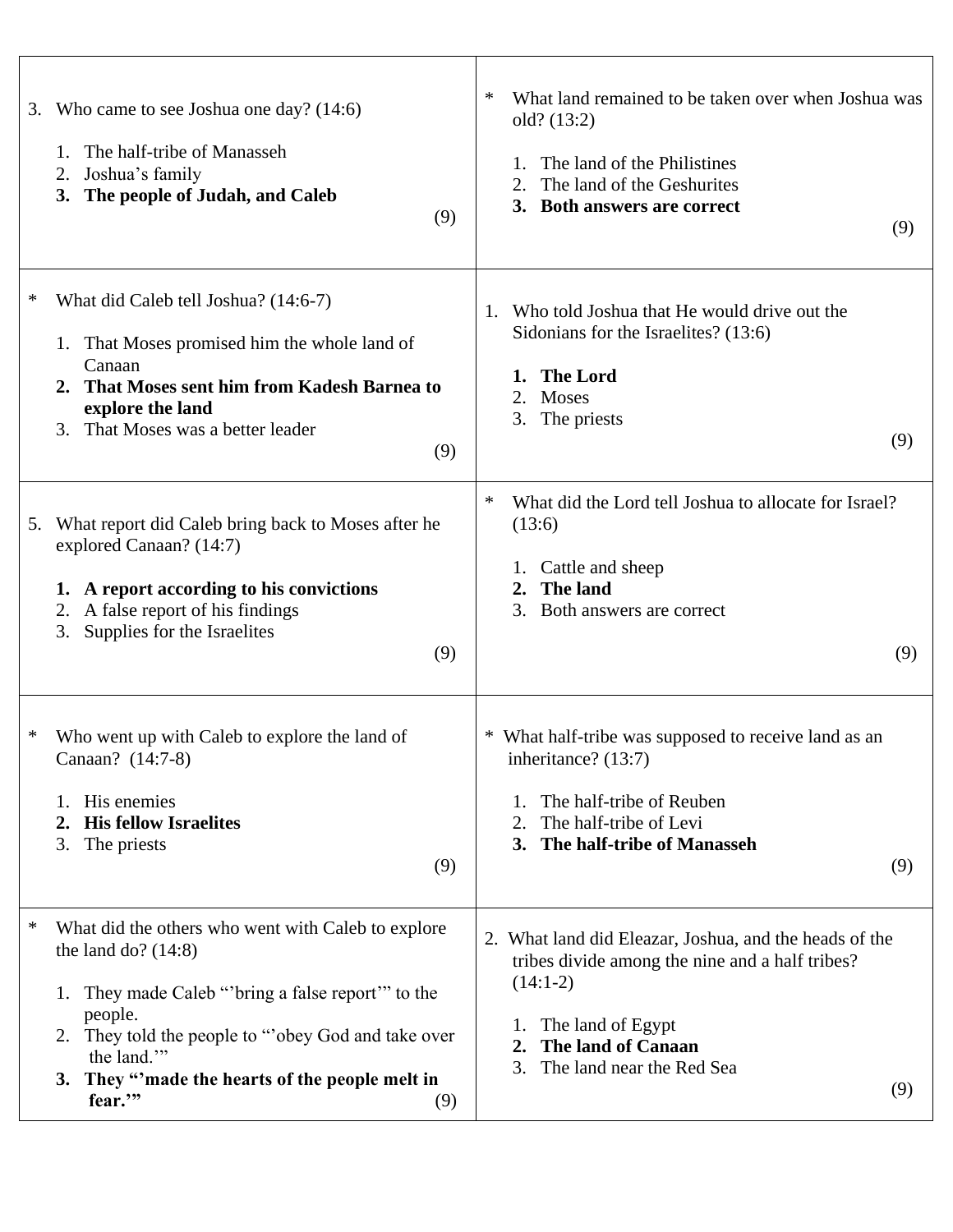| Who told Joshua that he had followed the Lord<br>6.<br>wholeheartedly? (14:8)<br>1. Caleb<br>Moses<br>2.<br>3.<br>The priests<br>(9)                                 | ∗<br>Who lived in the hill country Caleb wanted and had<br>large and strong cities? $(14:12)$<br>1. The Philistines<br>2. The Anakites<br>3. The Midianites<br>(9)                                                                                                                    |
|----------------------------------------------------------------------------------------------------------------------------------------------------------------------|---------------------------------------------------------------------------------------------------------------------------------------------------------------------------------------------------------------------------------------------------------------------------------------|
| Who swore to Caleb that the land he walked on would<br>∗<br>be his inheritance? (14:9)<br>The heads of the tribes<br>1.<br>The priests<br>2.<br>3. Moses<br>(9)      | 9. Who gave Hebron to Caleb as his inheritance? (14:13)<br>Joshua<br>The priests<br>2.<br>The elders<br>3.<br>(9)                                                                                                                                                                     |
| 7. How long did the Lord keep Caleb alive while Israel<br>went through the wilderness? $(14:10)$<br>1. $15$ years<br>2. $30$ years<br>3. 45 years<br>(9)             | ∗<br>From what did the land have rest? (14:15)<br>From rain and bad weather<br>From war<br>2.<br>3. From poor crops<br>(9)                                                                                                                                                            |
| How old was Caleb when he told Joshua he had<br>*<br>followed the Lord wholeheartedly? (14:10)<br>90 years old<br>1.<br>50 years old<br>2.<br>3. 85 years old<br>(9) | 10. Finish this verse: "And whatever you do, whether in<br>word or deed, do it all in the name" (Colossians<br>3:17)<br>1. "of God, who loves us all."<br>2. " of the Lord Jesus, giving thanks to God the<br>Father through him."<br>3. "the Lord. He loves us without fail."<br>(9) |
| 8. What land did Caleb ask Joshua to give him? (14:12)<br>The whole land of Canaan<br>1.<br>The hill country<br>2.<br>The land east of the Jordan<br>3.<br>(9)       |                                                                                                                                                                                                                                                                                       |